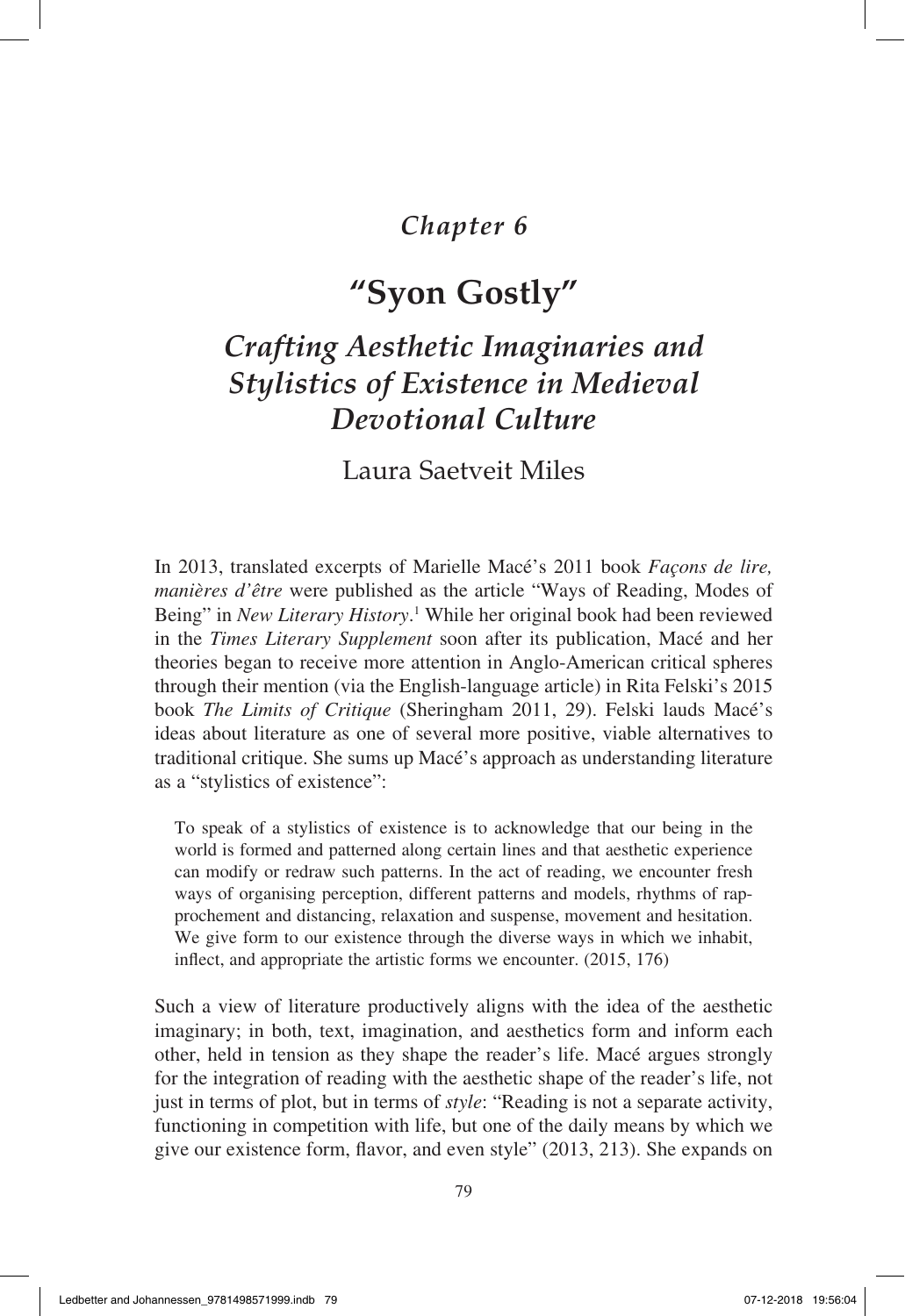this idea of reading shaping our life by emphasizing the idea of "conduct" in terms of how we perceive and interact with the world:

We must consider reading as a conduct, a behaviour of attention, perception, and experience, representing mental, physical, and emotional navigation within linguistic forms. It is, furthermore, a conduct both "with," and even "directed by," books, when they orient one's life through the interpretation and application of reading to individual forms. (2013, 21–17)

This emphasis on response and acuity as meaning-making links Macé's theories of reading much more closely to aesthetics than, say, the emphasis on narrative as meaning-making as claimed by Ricoeur.2 Not *what* happens in our lives and *what* happens in books, but *how* does it happen, *how* is it styled linguistically and aesthetically, and how does it provide an aesthetic lens for the rest of our existence?

"The gesture of reading determines forms in life . . . it forms the self and the environment by allowing us to bring nuance and existential value to our own sensations," Macé continues (224). So according to this approach, the gesture of reading forms our subjective selves, especially attention and sensibility, how we attend to the world and process the way it feels—the words we read on the page lend a certain flavor to the way we sense the world around us and how we feel about the world. Macé has thought through some of these issues of reading experience with reference to modern authors such as Proust. I would like to propose thinking through the formative power of literature with reference to texts from the distant past, texts equally stylistically crafted and stylistically crafting of their readers. In fact, proving how this kind of reader-response theory resonates in and with premodern texts crucially demonstrates (in contradiction to Macé herself and some other critics) that yes, authors before the twentieth century did espouse the literary-critical position that readers could be shaped by what they read—that in the distant past just as now, people *can change* and specifically hold in their minds different possible ways of being.<sup>3</sup> In "Ways of Reading," Macé builds on examples of Proust and poetry to suggest the profound influence of literature on the individual reader, one that, for me, stands outside of chronological, historical specifics:

Reading offers components for the formation and deformation of our attention and how we use it, in the construction of subjective approaches and the long-term project of an individual adventure, in other words, an authentic literary factory of sensibility . . . . Reading is a veritable catalyst for stylisation of our mental lives: we often find, in literature, reasons for sharpening or reorienting our tools to apprehend the world. (223)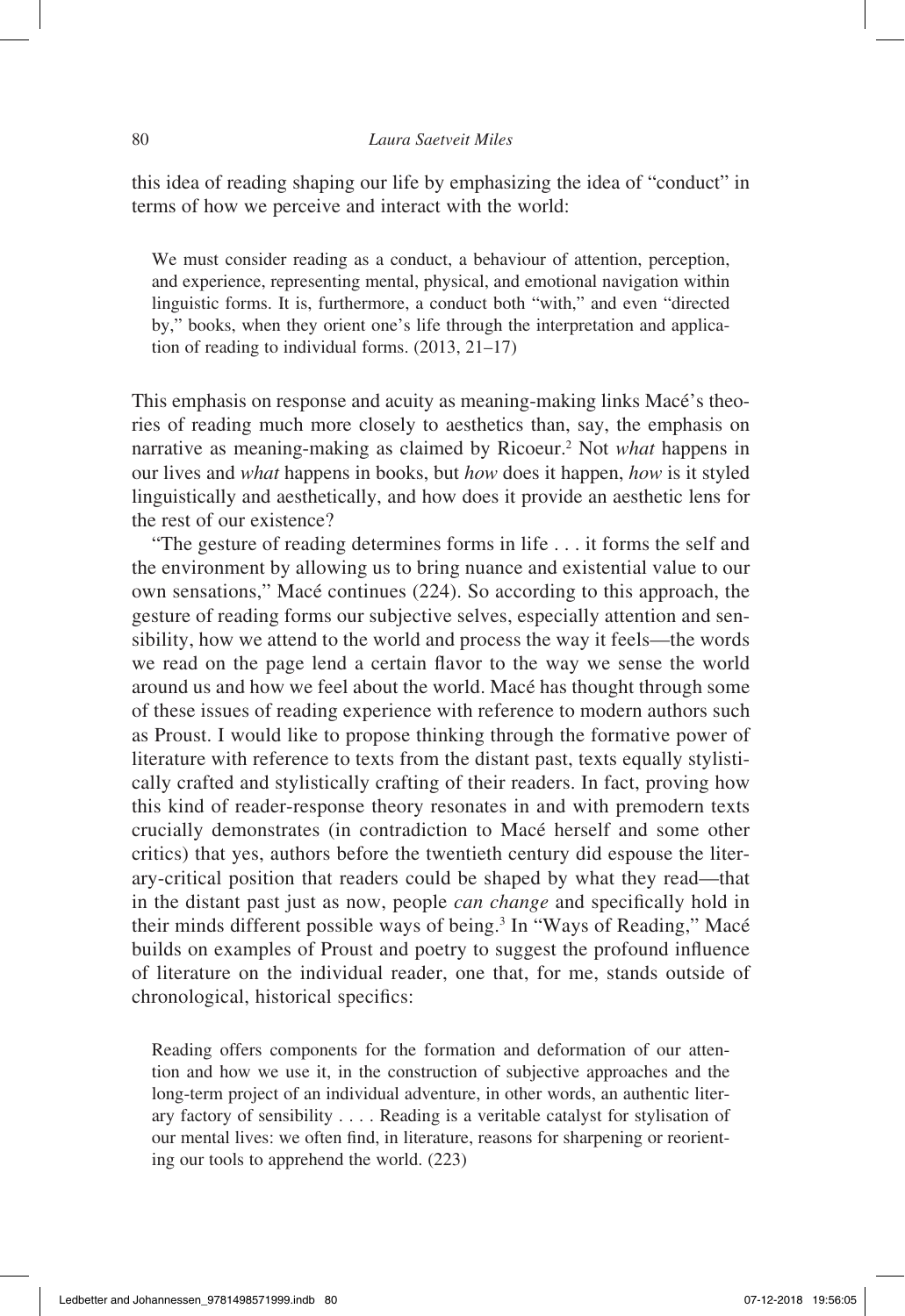Again, it is not a counter-intuitive or completely surprising point to say that reading shapes the way we think, but it is a point with underappreciated, broad significance. A vital significance of literature (indeed, humanities) today, yesterday, and for thousands of years is that it provides these "reasons for sharpening or reorienting our tools to apprehend the world." I contend that reading's "construction of subjective approaches" stands outside of time, enabling us insight into the past when we analyze how texts all have the capacity to reflect the ways they influenced their historical readers' perception back out on the world.

I would like to test the generative applicability of Macé's stylistics of existence by bringing it to a type of text very far removed from Proust. A large and popular genre of literature from the later Middle Ages called gospel meditations, or lives of Christ, leads readers through Christ's life and encourages them to participate imaginatively in it, to imagine themselves present in the biblical scenes as they read and meditate on the text. The language is very vivid, very detailed and descriptive, and often the tone explicitly directs the reader's sensations. For instance, while describing the blood dripping down Christ's face, one of these gospel meditations would typically read, "Behold how the blood dripped down"; and again the same "behold" command repeated for numerous other graphic moments throughout the narrative.<sup>4</sup> This kind of imperative "behold" seems to be the ultimate formation of attentionshaping—such directions train the inner sight and the outer sight at the same time, shaping the reader in the style of a specific aesthetic imaginary. In other words, according to Macé's rubric, this writing style shapes how we picture these images in our mind's eye, which influences how we see things with our physical eyes around us, how we hold sights in our gaze. Michael Sheringham summarizes this aspect of Macé's approach similarly: "As we go back and forth between the text and our everyday surroundings, we can view the world through the borrowed lens of the book, and also, if we wish, reshape our lives in harmony with the writer's vision as imparted through his style" (Sherringham 2011, 29). Critics of medieval religious prose see part of the effect of such devotional rhetoric as authors using this aesthetic lens to shape *deliberately* the individual's life, steering their emotional responses toward compassion in particular.<sup>5</sup> In essence these texts use reading to sharpen the outer senses of the reader so they might also be directed inside, to the reader's moral and ethical self—guiding self-development through the power of imagination.

So while the idea of an aesthetic imaginary expands to include the ways in which stylistics of literature influence the reader's stylistics of existence, I will also bring into play community and society. What happens when we take this relationship between literary style, reading, and the formation of the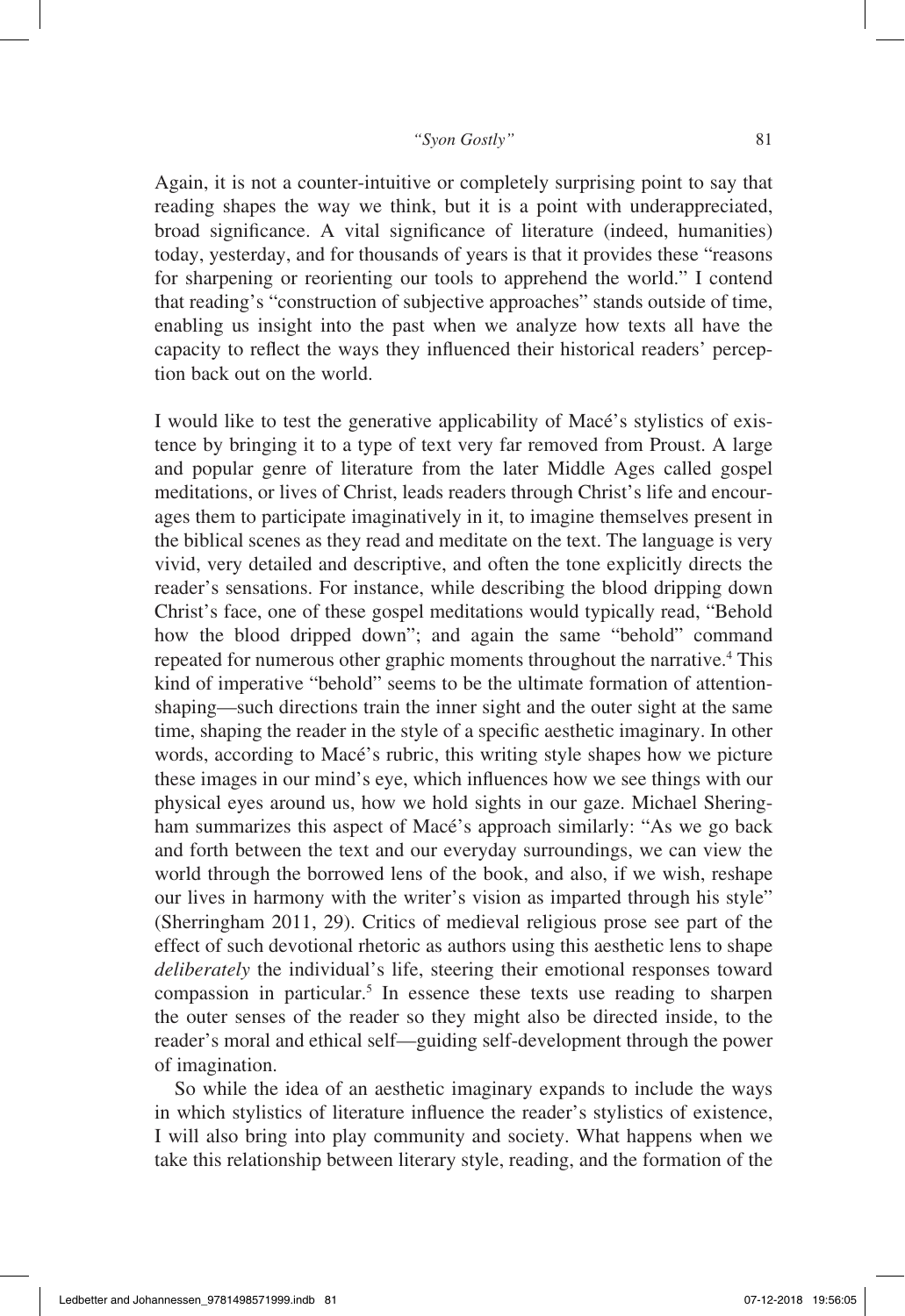self, and put it in a larger context of readerly community? Charles Taylor, in his *Modern Social Imaginaries*, describes the social imaginary as "that common understanding that makes possible common practice and a widely shared sense of legitimacy" (2004, 23). Thinking in a Macé way, it is possible that through a common reading experience, readers partaking in and being shaped by the same stylistic lens of the same text(s) might come to view the world in a shared aesthetic way. How are readers sharing certain texts bound together in that shared shaping, aesthetically speaking? This is, of course, a question that recalls Brian Stock's influential articulation of a "textual community": "We can think of a textual community as a group that arises somewhere in the interstices between the imposition of the written word and the articulation of a certain type of social organization. It is an interpretive community, but it is also a social entity" (1990, 150).<sup>6</sup> Taylor's social imaginary conveniently links the concept of the aesthetic imaginary and Stock's textual community as "an interpretive community" while is also a "social entity" (Ibid. 23); but really to me it seems legitimate (indeed, exciting) to take Stock's concept in a new direction, revising his definition of textual communities from "microsocieties organized around the common understanding of a script" to, in my following examination, microsocieties organized around the common *aesthetic experience* of a script.

In fact, stepping forward slightly from the emphasis on a community as interpretive (in both the Stock and the Stanley Fish sense), the situation I will delineate below, concerning a medieval monastery, perhaps finds a better resonance in Elina Siltanen's more recent conception of a "reading community" that is "constituted by the approaches encouraged by particular texts themselves—both the poems and the theoretical or other writings circulating within the community" (2016, 78). In other words, the texts direct the constitution of the community through their "approaches," which in this case I specify as *aesthetic approaches* shaping the community. While Siltanen's reference to poems recalls the modern poetry groups she is analyzing, replacing poems with "devotional prose" adapts this idea to the medieval monastery. Crucially for both Siltanen's poets and the monastic members, "the process of joining a community and becoming a reader involve an escape from the singularity of one's own experience" (Siltanen 2016, 78). Precisely in this way are medieval sisters and brothers subsumed into the monastic collective through their reading experiences, and in the case of brothers, their writing experiences as well. The voice of the prose narrator, often ventriloquizing the divine or the saint, leads them out from their own singularity into a common, collaborative devotional position.

Thus I wish to combine the aesthetic imaginary, the textual or reading community, and Macé's stylistic formation as a composite interpretive lens with which to illuminate the genre of medieval devotional literature and its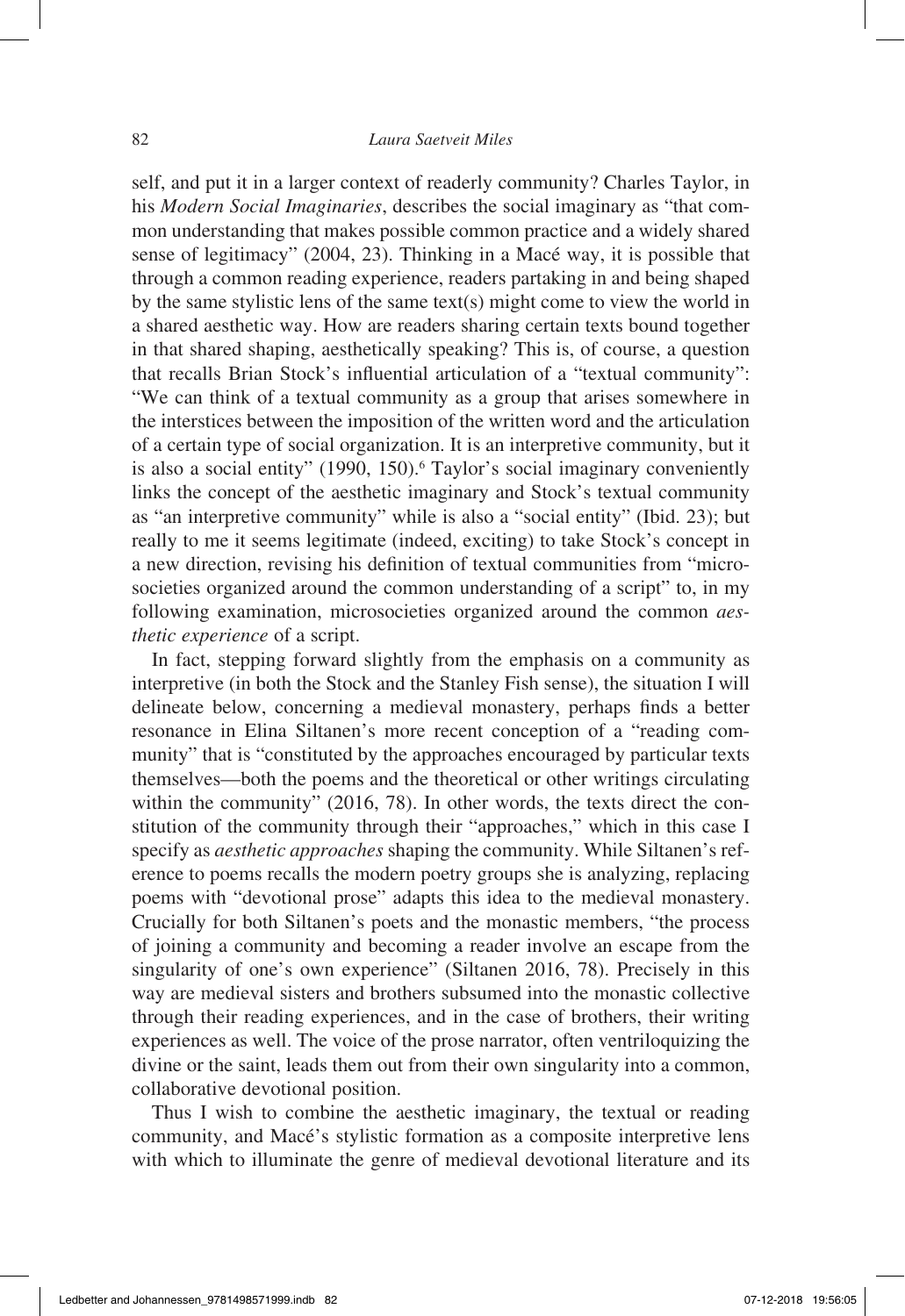imaginative ethics. If reading is, in Macé's words, "one of the daily means by which we give our existence form, flavor, and even style," it seems logical that genres or canons of literature can impart a form, flavor, or even style that brings together groups or communities into a shared perception of the world, one that is shaped by the imagination and thus (according to established medieval theories of the imagination) formed by and forming a Christian ethics.<sup>7</sup> In other words, I will explore the idea that a shared reading by a group creates a community with a particular form, flavor, style—both aesthetically and ethically; that textual communities form aesthetic imaginaries with particular cohering characteristics. For the devotional texts and the monastic, religious readers I focus on here, imaginative piety forms the self as it forms a community of selves; the individual and the group co-form through the shared reading experience, through a common canon of literature that promotes a form of seeing, a flavor of perception, a style of attending to the world.

My case study for probing this hypothesis is the late medieval English monastic house called Syon Abbey, Isleworth, just outside London. It is part of the monastic order of St. Savior, founded by the visionary St. Bridget of Sweden (d. 1374). In one of her most important visions, Christ outlined a rule of living for this new order, stipulating a large group of sisters attended by a smaller group of priest brothers: a double house, though the two sides have minimal contact. Bridget's visions gave the order not only its rule, but also some of its liturgy, that is, the words of daily worship services. The main book of over seven hundred of her visions, the *Liber Celestis*, was read widely throughout England and Europe; Syon Abbey owned several copies as well as other English texts borrowing from her visions. Nuns at Syon had a relatively high level of literacy in English and, somewhat more limited, in Latin. Indeed, their lives were suffused with books: they would have spent much of their time reading and praying privately in their cells, or hearing texts read aloud in groups or at mealtimes, in addition to scriptural and liturgical readings during worship.<sup>8</sup>

Syon Abbey, I would like to argue, has its own unique flavor of beingthrough-texts, a flavor found in (1) the canon of Bridgettine works, (2) bespoke translations of writings of other visionary women, and (3) the texts that partake in their divine access by borrowing from their visions. For this microsociety, visionary texts provided a kind of "house style" of private devotion, public liturgy, gendered authority, and a shared ethics of behavior. So how does this indigenous aesthetic imaginary work? What is the stylistics of existence for Syon as a textual community?<sup>9</sup> As my evidence I look at two devotional texts that specifically invoke Bridget's visions. The first text is a life of Christ or passion meditation, the genre described above, called *A Mirror to Devout People*, or *Speculum Devotorum.* Intended for the Bridgettine

Ledbetter and Johannessen\_9781498571999.indb 83 07-12-2018 19:56:06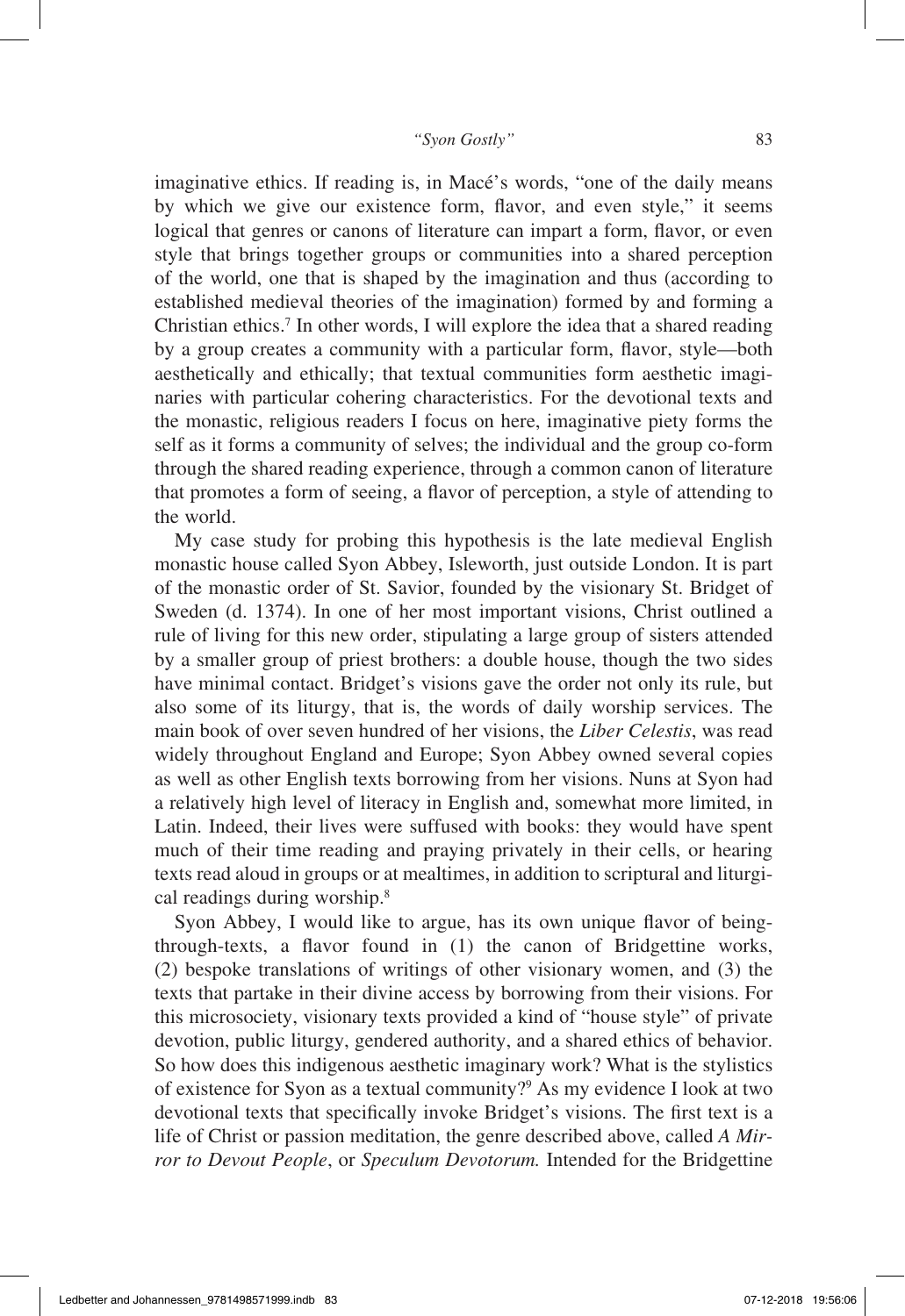sisters of Syon, it is a compilation: a new text woven together from multiple sources with fresh interpolated material, in this instance compiled by a monk of the neighboring Carthusian monastery in the fifteenth century. In the Preface, the compiler (a.k.a. the author) gives an overview of the sources he uses, including, "summe reuelacyonys of approuyd wymmen" ("some revelations of approved women"), including Bridget of Sweden.10 I examine a few examples of how the compiler stylistically frames these borrowings from visionary women's texts, and how the discursive presentation of these female authority figures then forms the reader *as a reader* and a viewer of the world, in perhaps not immediately obvious ways.

One of the longest borrowings from Bridget's visionary text is in chapter 22 of *A Mirror*, within the Passion narrative. The compiler introduces the section:

Another wyse ʒe maye thynke hyt, aftyr Seyint Brygyttys *Reuelacyon*, and þat I holde sykyrer to lene to and þat ʒe maye thynke thus. Beholdyth fyrste . . . þe Mount of Caluary, and the crucyfyours aredy, as hyt ys wryte in the *Reuelacyon* to doo creueltee. But sche tellyth hyt in here owen persone as sche seyth hyt doo, þe whyche I turne here into the forme of medytacyon not goynge be the grace of God fro the menynge of here wordys. Now thanne beholdyth wyth the forseyde holy lady how the tormentorys. . . . (ch. 22: 117–118, l. 45–53)

[Another way you may think on it, according to Saint Bridget's *Revelations*, and that [way] I hold more surely to rely on and that you may think thusly. Behold first . . . the Mount of Calvary, and the crucifiers ready to do cruelty, as it is written in the *Revelations*. But she tells it in her own person as she sees it done, which I turn here into the form of meditation, not going (by the grace of God) from the meaning of her words. Now then, behold with the aforementioned lady how the tormentors . . . .]

Here the emphasis is on Bridget's personal telling, "in here owne persone," which he translates from her visionary writing style into the form of meditation appropriate for his genre—a generic and rhetorical *translatio* that retains the meaning. In a way such an explicit borrowing assures *A Mirror to Devout People*'s place in the Bridgettine canon and its validity as a Syon text. The author's comment highlights for the reader an awareness of genre and form as being shaped by the visionary Bridget in collaboration with the present author. This is an important self-authorizing strategy for him. But we see through *Bridget's* eyes here, "her person," we form our attention through her visions; this is us as readers "taking on" and testing out new perceptual possibilities: "behold with the aforementioned lady" directs us to perceive as Bridget perceives, inhabiting the Mount with all our senses as Bridget did in her rapture. Her aesthetic imagining becomes common practice for all the readers. In addition, such a stylistic involvement is deployed very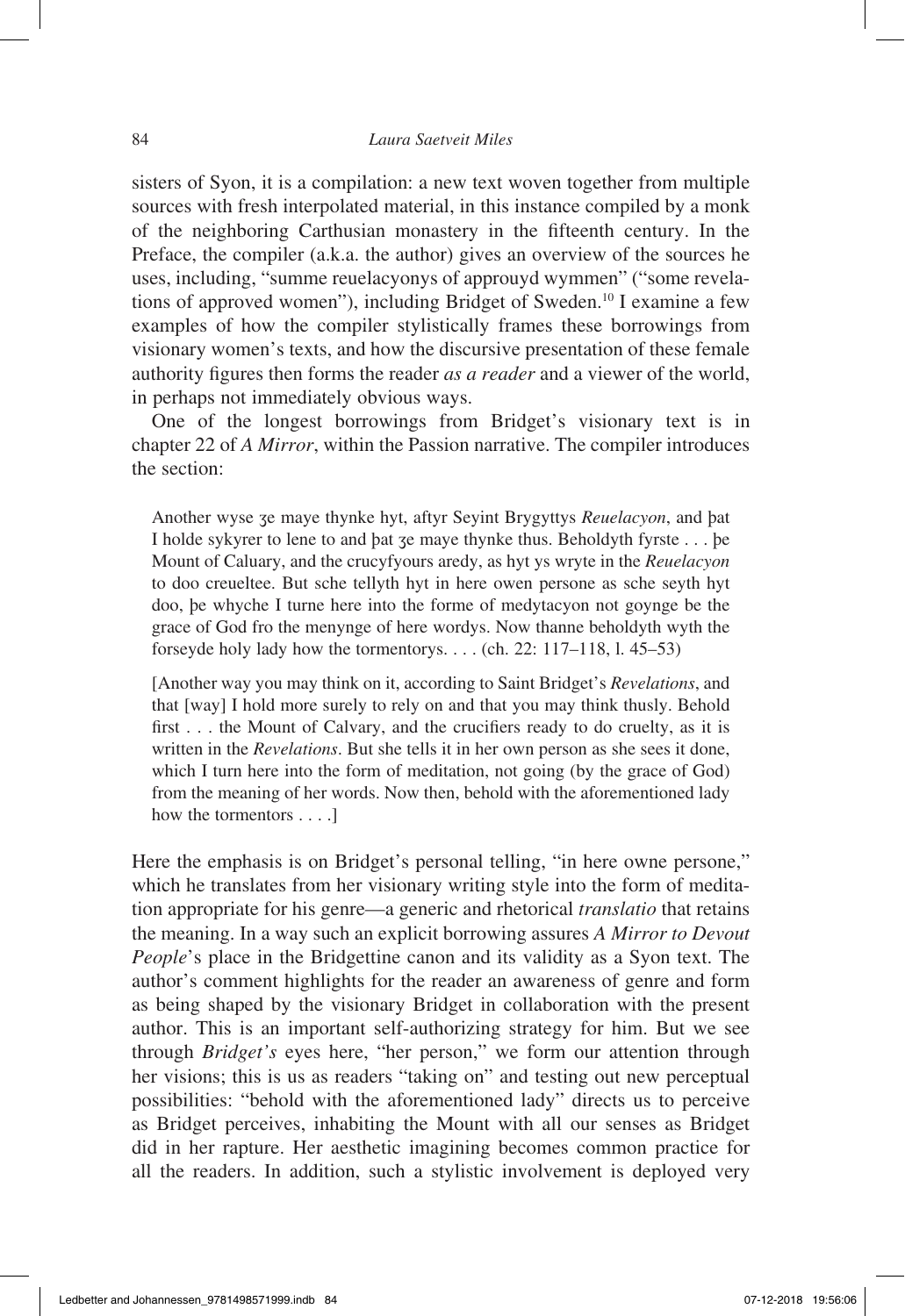explicitly: the author draws our attention to Bridget's power over the narrative via "the menynge of here wordys," forming our attention to be like hers through the conduct of reading and meditation. Thus the female visionary (albeit through the male author) takes control of those very building blocks of medieval devotional practice: meditation—that is, concentrated thinking or rumination—on a text as a spiritual act closely aligning with prayer. The reader's aesthetic sense, in turn, is fine-tuned to the frequency of the text and its female narrative voice.

Paul J. Patterson, in his new edition of the text, notes in his introduction that the rhetoric changes during this Bridget borrowing section. The text much more frequently uses the imperative "behold," as Patterson explains: "As the text continually calls upon readers actively to look at the suffering of Christ, it increases the intensity with which they experience the Passion"—all of which is facilitated by Bridget's visions, as they learn how to see through her eyes (Patterson 2016, xlii). While other lives of Christ also use "behold," I would argue that when such a devotional imperative tone is *explicitly* linked to the beholding act of vision of a female visionary authority *and* the text is written for Syon, that devotional imperative tone shapes a recognizable Syon feeling or way of being. Now Bridget and compilation author together stylize readers' mental lives in such an imaginative exercise, forming the community through a shared sharpening of "our tools for apprehending the world," in Macé's words, or in this case, our tools for imagining the world of the crucifixion. Such immersion shapes the individual's inner visualizing capacities as it binds together the whole community in that visualizing capacity.

Something else interesting happens earlier, in chapter 11 of the *Mirror for Devout People*. Here the entire chapter derives directly from St. Bridget's *Revelations*, about Christ's life from when he was twelve years old until his baptism, as described to Bridget by the Virgin Mary ("Our Lady") in a vision (details not included in the Gospels). The last paragraph concludes:

These be the wordys þat oure Lady hadde Seyint Brygytt of þe ʒougthe of oure Lorde Ihesu Cryste, and namely fro the tuelfthe ʒere forwarde, as hyt ys wryte, hoo lyste to see in the sexte Boke of *Reuelacyonys* of the forseyde hooly lady Sayint Brygytt, in the lviii chapetele the whyche I haue drawe here into Englyische tonge almoste worde for worde, for the more conuenyent forme and ordyr of these sympyl medytacyones, and to ʒoure edyfycacyon or eny othyr deuout creature þat cannot vndyrstande Latyn; the whyche ʒe maye thynke vndyr forme of medytacyon as I haue told ʒow of othyre afore. (ch. 11: 59, l. 63–69)

[These be the words that our Lady said to Saint Bridget concerning the youth of our Lord Jesus Christ, and namely from the twelfth year forward, as it is written, who desires to see in the sixth Book of the *Revelations* of the aforementioned holy lady Saint Bridget, in the fifty-eighth chapter, the which I have translated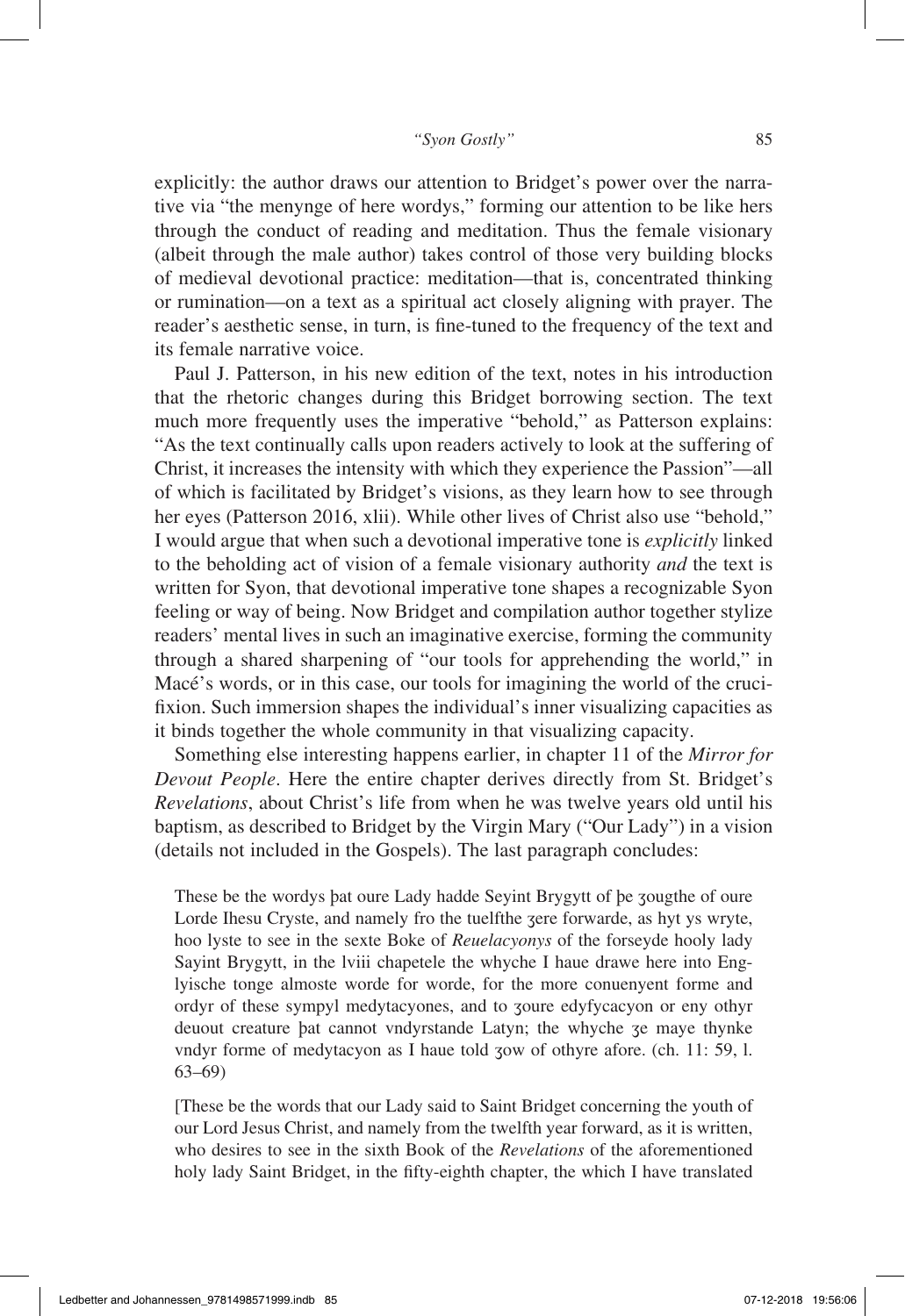# 86 *Laura Saetveit Miles*

here into English almost word for word, for [the sake of] the more convenient form and order of these simple meditations, and to your edification or [that of] any other devout person that cannot understand Latin; the which you may think under the form of meditation as I have told you elsewhere before.]

The compiler emphasizes his precise citation of Bridget in part because his readers would have valued such detailed reference to one of the canonical books of the Syon literary world, the *Revelaciones*, the complete collection of Bridget's revelations in Latin. In describing his translation from Latin to English as "word for word" he makes sure his loyalty to their saint, his respect for her text, comes through: her visionary style, indeed the style of Mary's speech, survives the translation to shape this community. By interpolating selections from the *Revelations* into this life of Christ, he interpolates genres: he draws the relevant information from the large and seemingly jumbled seven hundred revelations into his "more convenient forme and ordyr of these symple medytacyones." In that way the compiler is ensuring that Bridget's visionary authority gives shape to their daily prayer even outside the liturgy, and outside reading the *Liber Caelestis* itself.

The compiler continues on to consider how such formal textual conversion may affect readers in both their inward imagining and outward actions:

For, thowgh hyt be schortly syde here vndyr a compendyus maner, ʒytt hyt maye be drawe ful loonge in a soule þat can deuoutly thynke and dylygently beholde the werkys of oure Lorde that be conteynyd therinne. And in sueche maner thynkynge, beholde inwardly and wysely the gret mekenesse, charytee, and obedyence of that worschypful Lorde, and also the pacyence and pouertee of oure Lady and Ioseph, and so be the grace to caste hym to folowe aftyr in lyuynge be hys powere and kunnynge. (ch. 11: 59, l. 69–79)

[For, though it is briefly said here in a compendious manner, yet it might be drawn out full long in a soul that can devoutly think and diligently behold the works of our Lord that are contained therein. And in such manner of thinking, behold inwardly and wisely the great meekness, charity, and obedience of that worshipful Lord, and also the patience and poverty of our Lady and Joseph, and so by this grace to devote himself to follow after [them] in living by his power and cunning.]

Here is where the form of the meditation forms the reader. Devoutly thinking, diligently beholding, the ideal reader allows the act of reading to shape both her imagination's inward view of Christ's life, as well as her outward behavior. An aesthetics of imagination facilitates an ethics of imitation: Christ, Mary, Joseph, are all to be visualized and followed for their virtues of meekness, charity, obedience, patience, poverty. Of course, the genre of the gospel meditation as a whole sets out these biblical figures as imitable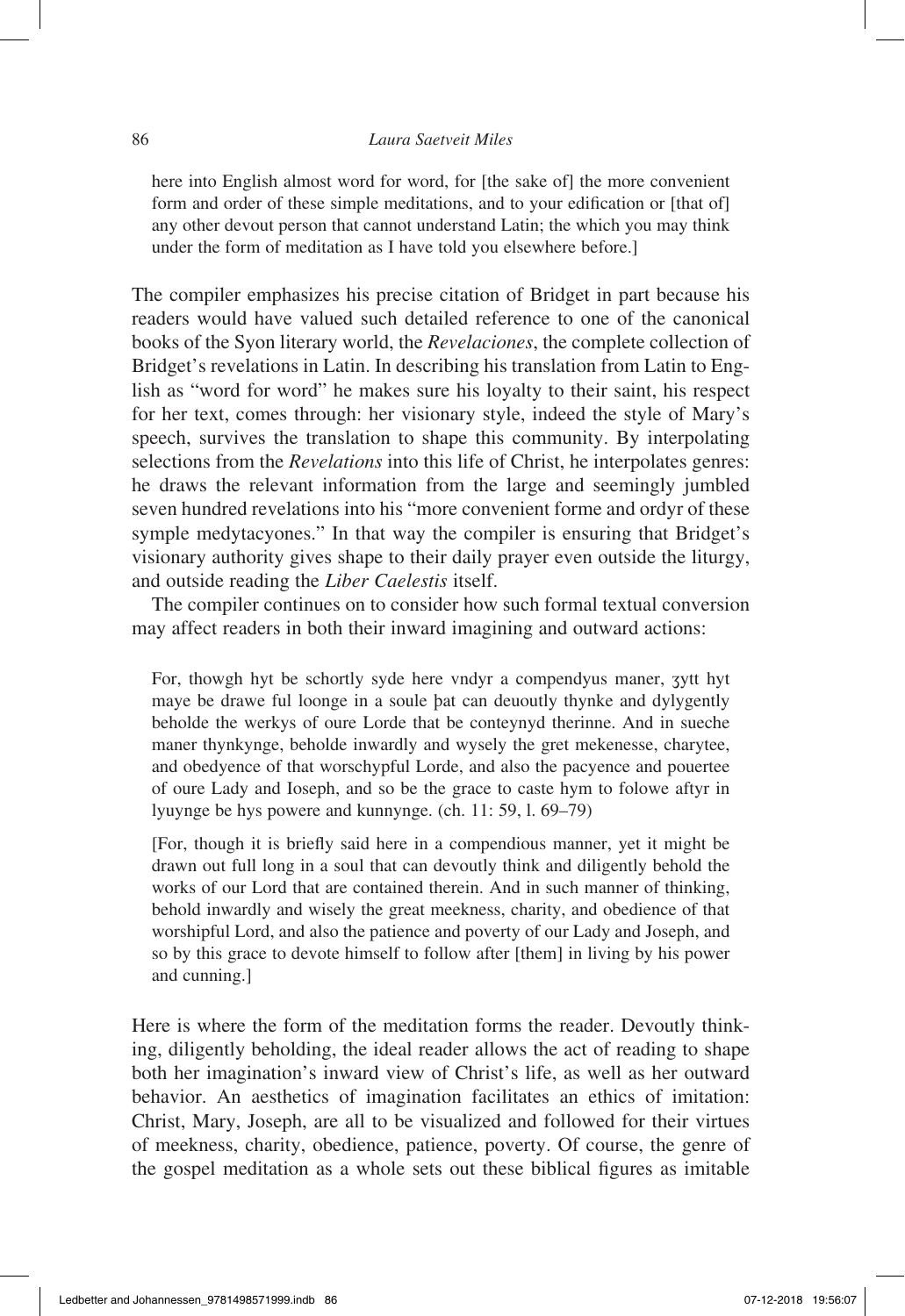models of ethical Christian living. Yet having the passage be in the voice of Mary, vocalized through Bridget, enables a collapsing of reader and holy woman that shapes the reader's attention to be simultaneously like Mary's and like Bridget's. That is why the precise words, the rhetoric of it, is so important to this compiler: he understands how literary style itself makes, in Macé's words, "reading as a conduct, a behavior of attention, perception, and experience." In other words, when the reader perceives as Mary, perceives as visionary Bridget, he or she brings that perception back into the world outside the book. As all the early readers of *The Mirror of Devout People* did, joined together by that particular devotional flavor, that Syon house style, whether or not they were religious or lay, leading the contemplative or active life.

We also see such a stylistic formation expressed in a text from earlier in the history of Syon Abbey, the vernacular translation of the special Latin readings for matins that the nuns used in their services. These readings are called *Sermo Angelicus*, Words of the Angel, because they were dictated to Bridget by an angel for this specific purpose for her order. An anonymous male author at Syon composed a fascinating series of introductions to this translation of the readings themselves, in a work titled *The Mirror of Our Lady*. This text survives in an edition printed by Richard Fawkes in 1530 and features a symbolically rich woodcut frontispiece, where St. Bridget sits with her pen poised, writing out her visions, which are represented in the space above her (Figure 6.1).

A Bridgettine sister and brother kneel below her, two figures in their distinctive Bridgettine habits whose much smaller proportions emphasize Bridget's larger-than-life presence in their spiritual world and literary canon. The entire composition encapsulates the aesthetic imaginary of Syon as a place centered on a single visionary holy woman and her visions of Christ's life as giving a mode of seeing—a "mode of being"—that shapes the readers and inhabitants of Syon.

Such an aesthetically driven textual community also reveals itself in the rhetoric of the first introduction of the text itself:

yet more properly ye ar called doughters of Syon. [. . .] But ye are doughters of this holy relygion, which as a mother noryssheth youre soulles in grace in this Monastery that ys named Syon. And therfore as ye are doughtres of this bodely Syon, so ought ye to be doughtres of Syon gostly. For Syon ys as moche to say as a commaundement or byholdinge. And ye ought to be doughtres of commaundement by meke and redy obedyence to the byddynges of god, and of youre reule, and of youre soueraynes; ye ought also to be doughtres of byholdynge by contemplacyon . . . 11

[. . . yet more properly are you called daughters of Syon . . . . But you are daughters of this holy religion, which as a mother nourishes your souls in grace in the monastery that is named Syon. And therefore as you are daughters of this

Ledbetter and Johannessen\_9781498571999.indb 87 07-12-2018 19:56:07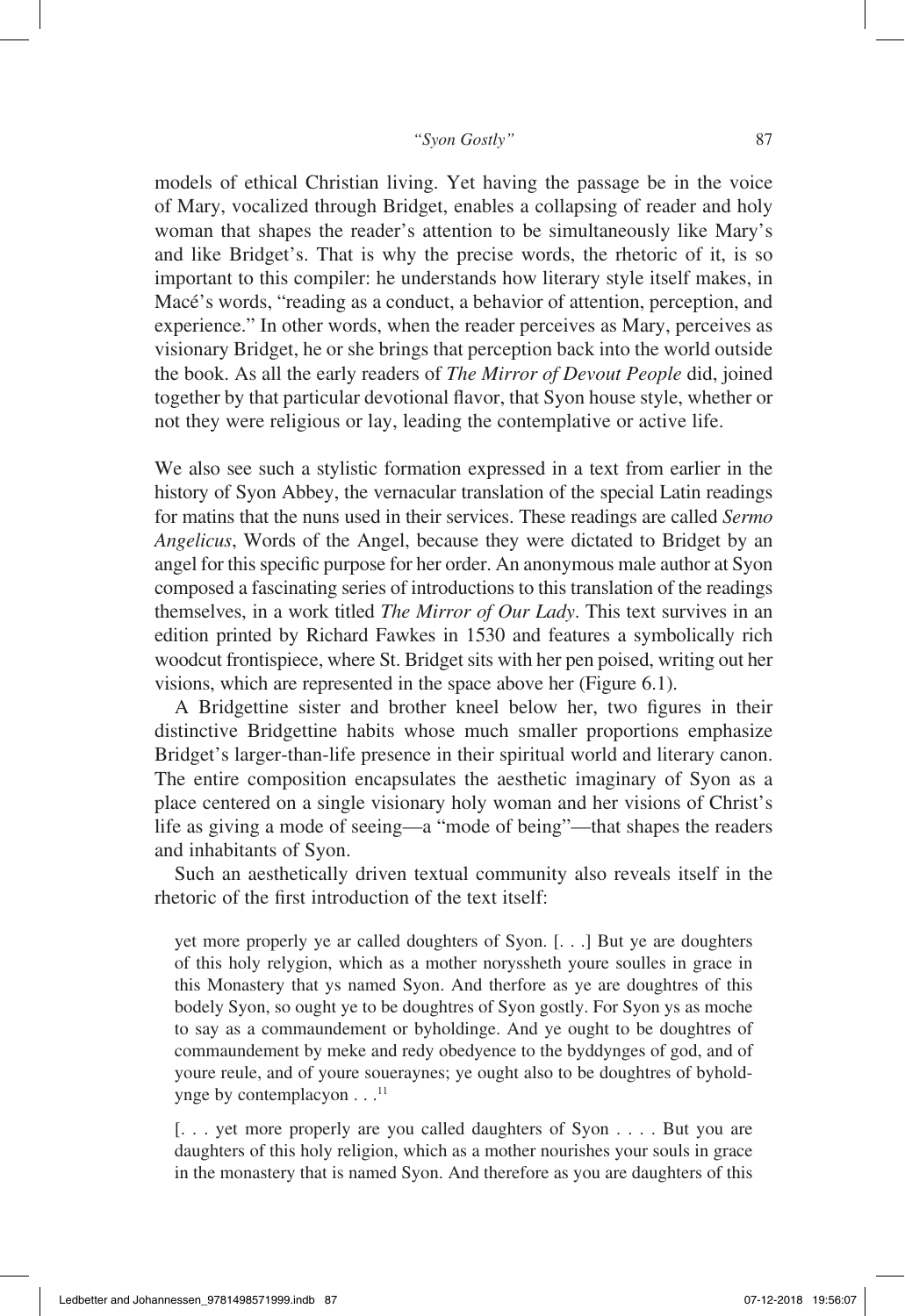

**Figure 6.1 London, British Library C.11.b.8,** *The Myroure of Oure Lady* **(STC 17542), Frontispiece. Printed by Richard Fawkes, London, 1530.**

physical Syon, so ought you to be daughters of Syon spiritually. For Syon is as much to say as a commandment or beholding. And you ought to be daughters of commandment by meek and ready obedience to the biddings of God, and of your rule, and of your sovereigns; you ought also to be daughters of beholding by contemplation . . . .]

Here perhaps is no clearer articulation of the community as both a mode of being and a practice of reading, as a mode of obedience and a practice of perceiving. Implicitly, the sisters are daughters of Syon as much as they are daughters of Bridget and daughters of Mary; motherhood and daughterhood becomes a foundational metaphorical trope. They inherit Bridget's way of thinking and being in the world; they inherit Bridget and Mary's privilege with God. Syon is both commandment and beholding: it is the formal Rule of St. Savior as much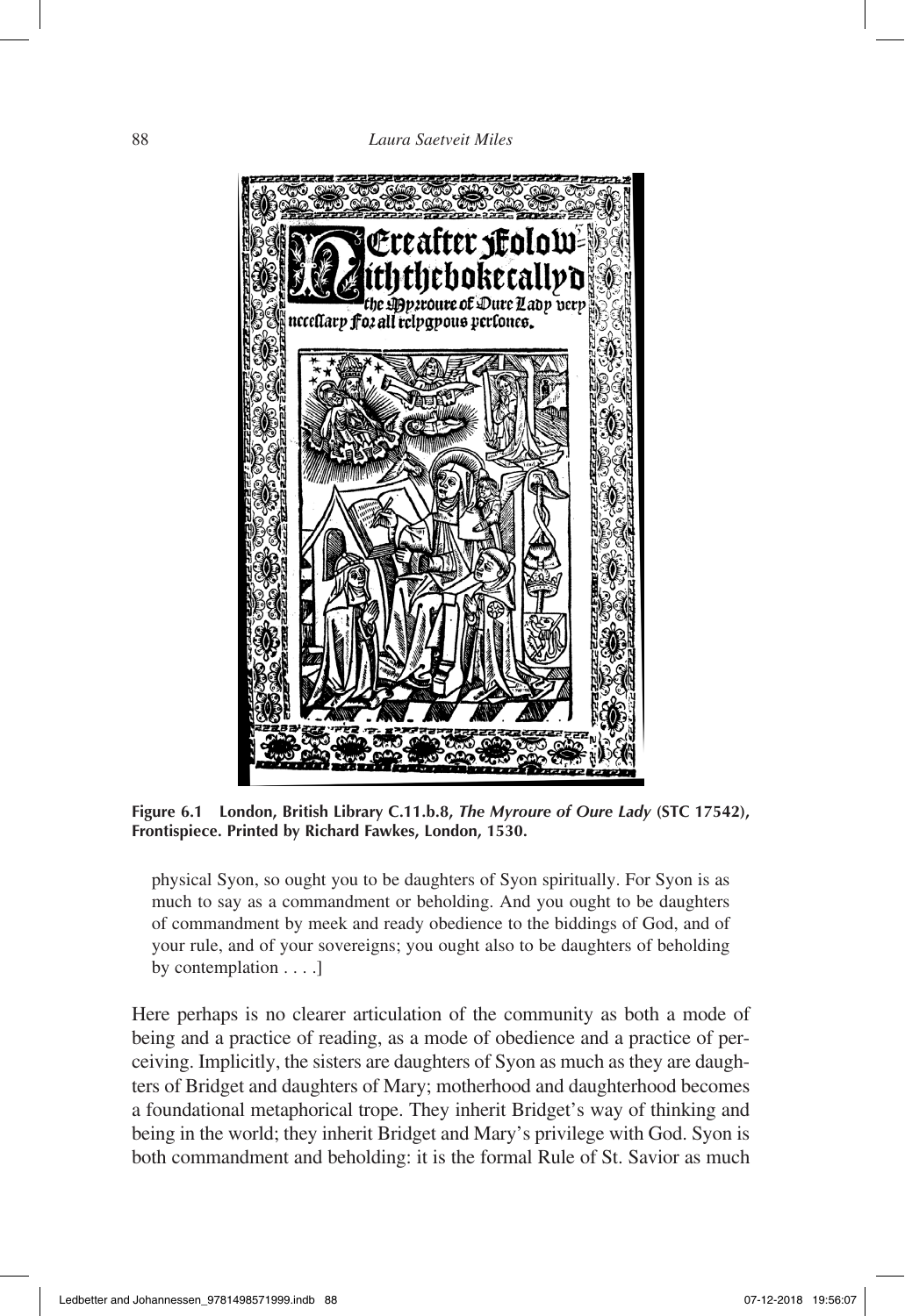as it is a new way of seeing oneself and the world around one. It is a "new perceptual possibility" in Felski's words (2015, 176). And this new perceptual possibility is formed by meditation, by devotional texts such as the *Mirror for Devout People* written specifically for this community. In their exhortation of such a "stylistic of existence," these male author/compilers demonstrate the remarkable potential of the aesthetic imaginary coming out of Syon.12

I conclude by returning to Macé's comment quoted before: "Reading is not a separate activity, functioning in competition with life, but one of the daily means by which we give our existence form, flavor, and even style." In the case of textual communities, reading did much more than connect people physically through the exchange of books, but also formed their communal life by giving them a common experience of reading through another's eyes, a common flavor—like the vivid point of view of visionaries such as Bridget. While meditation and attention and perception are all formed by reading, reading also shapes how gendered authority works for readers: readers could begin to see women and power differently both through authorial comments discussed above, but also by engaging with a canon completely motivated by women's visionary activity as a central, not peripheral, source of power. Syon Abbey offers us an example of where Macé's ideas of the stylistics of existence intersects with the idea of the aesthetic imaginary to give us a much deeper understanding of the way that literature shapes life.

# **NOTES**

1. For valuable feedback on this piece I would like to thank the participants in the Boston 2016 seminar of the "Women's Literary Culture and the Medieval Canon" International Leverhulme Network, especially Barbara Zimbalist; the participants in the Aesthetic Imaginaries workshops, especially Susan Cumings; the editors of this volume, and the anonymous reader.

2. On this distinction between Macé and Ricoeur's approaches, see John Barton, "Old Testament Ethics: Story or Style?" in *Sibyls, scriptures, and scrolls: John Collins at seventy*, ed. Joel Baden, Hindy Najman and Eibert Tigchelaar (Leiden: Brill, 2016), 116.

3. See, for instance, Macé, "Rejoindre une phrase, s'y poursuivre," *Itinéraires* 2010–1 (2010), 87–88, doi: 10.4000/itineraires.2174.

4. The verb "to behold" and its important functions in Middle English devotional and visionary texts has been examined by Sarah McNamer, *Affective Meditation and the Invention of Medieval Compassion* (University of Pennsylvania Press, 2010), 134–37; Michael Raby, "The Phenomenology of Attention in Julian of Norwich's *A Revelation of Love*," *Exemplaria* 26:4 (2014), 347–67; and Vincent Gillespie, "'[S]he Do the Police in Different Voices': Pastiche, Ventriloquism and Parody in Julian of Norwich," in *A Companion to Julian of Norwich*, edited by Liz Herbert McAvoy (D. S. Brewer, 2008), 192–207 (194).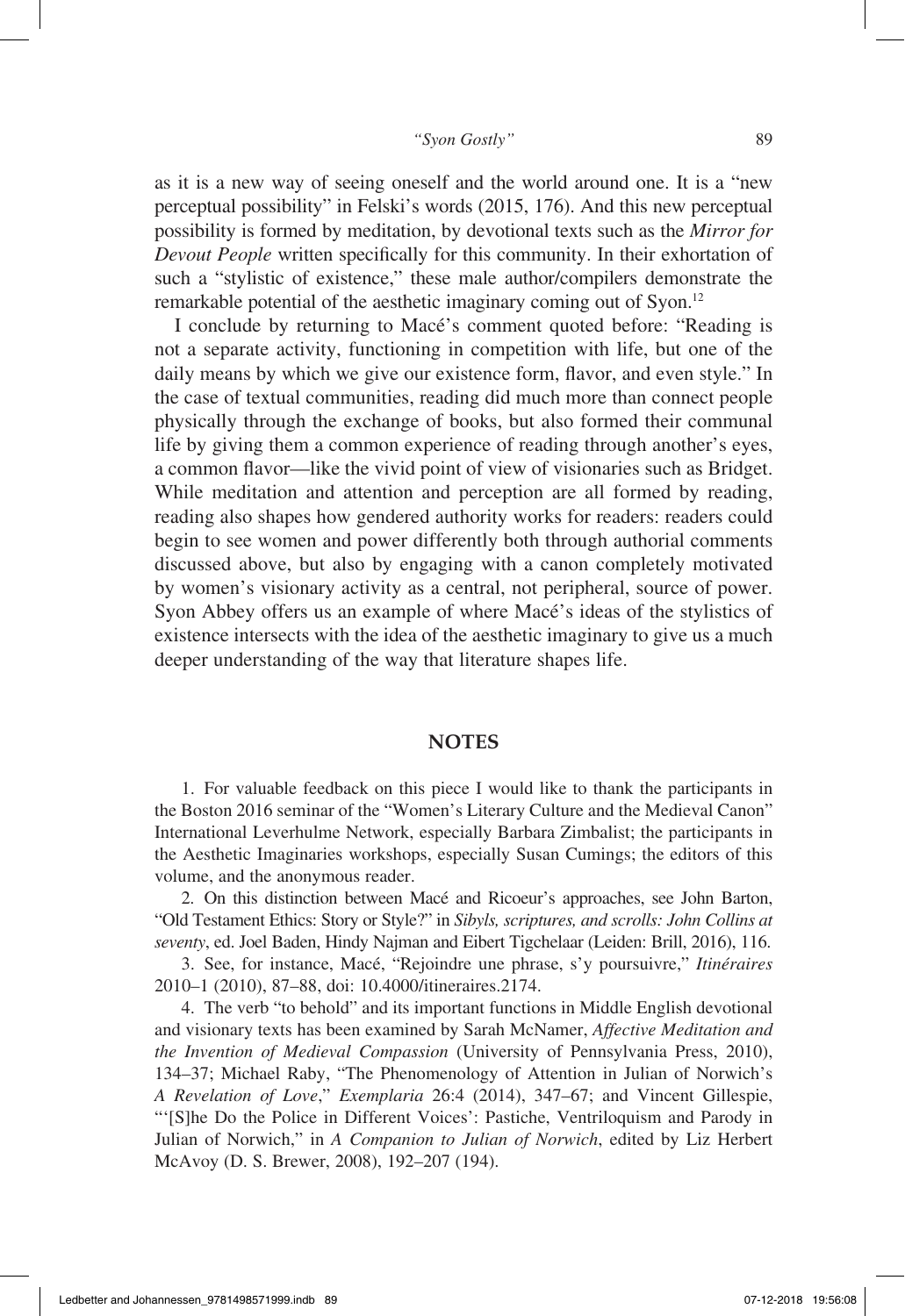5. See, for instance, McNamer, *Affective Meditation*.

6. Stanley Fish previously developed the idea of an "interpretive community," in *Is There a Text in This Class? The Authority of Interpretive Communities* (Cambridge, MA: Harvard University Press, 1980).

7. See, for instance, Michelle Karnes, *Imagination, Meditation & Cognition in the Middle Ages* (Chicago: University of Chicago Press, 2011).

8. For background on St. Bridget in England and on Syon, see for instance, Laura Saetveit Miles, "St Bridget of Sweden," in *The History of British Women's Writing, 700–1500*, *Vol. 1,* edited by Liz Herbert McAvoy and Diane Watt (New York: Palgrave, 2012), 207–215; E. A. Jones and Alexandra Walsham, eds., *Syon Abbey and Its Books: Reading, Writing, and Religion, c. 1400–1700* (Woodbridge: Boydell Press, 2010); Roger Ellis, *Viderunt Eam Filie Syon: The Spirituality of the English House of a Medieval Contemplative Order from Its Beginnings to the Present Day*, Volume 2 of The Contemplative Life in Great Britain: Carthusians, Benedictines, Bridgettines (Salzburg: Institut für Anglistik und Amerikanistik Universität Salzburg, 1984).

9. From the different angle of rituals and everyday practices, C. Annette Grisé has previously examined Syon Abbey as a textual community in her article "The Textual Community of Syon Abbey," *Florilegium* 19 (2002).

10. Paul J. Patterson, ed., *A Mirror to Devout People* (*Speculum Devotorum)*, EETS O.S. 346 (Oxford: Oxford University Press, 2016 for 2015), Preface, 6, l. 127. Further quotations are identified by chapter, page, and line number. All translations from the Middle English are my own.

11. John Henry Blunt, ed., *The Myroure of Oure Ladye*, EETS O.S. 19 (Oxford: Oxford University Press, 1873), 1.

12. While both of these texts were written for the Syon community, they also found audiences outside the cloister, among devout aristocratic and other lay readers. These readers, too, could be joined in this textual community in their own way, and come to view the world through Bridget's eyes or, in fact, as through the eyes of a real enclosed Bridgettine reader.

# **WORKS CITED**

Barton, John. 2016. "Old Testament Ethics: Story or Style?" In *Sibyls, Scriptures, and Scrolls: John Collins at Seventy*, edited by Joel Baden, Hindy Najman, and Eibert Tigchelaar, 113–126. Leiden: Brill.

Blunt, John Henry, ed. 1873. *The Myroure of Oure Ladye*, EETS O.S. 19. Oxford: Oxford University Press.

Ellis, Roger. 1984. *Viderunt Eam Filie Syon: The Spirituality of the English House of a Medieval Contemplative Order from Its Beginnings to the Present Day*. The Contemplative Life in Great Britain: Carthusians, Benedictines, Bridgettines: Volume 2. Salzburg: Institut für Anglistik und Amerikanistik Universität Salzburg.

Felski, Rita. 2015. *The Limits of Critique.* University of Chicago Press.

Fish, Stanley. 1980. *Is There a Text in This Class? The Authority of Interpretive Communities.* Cambridge, MA: Harvard University Press.